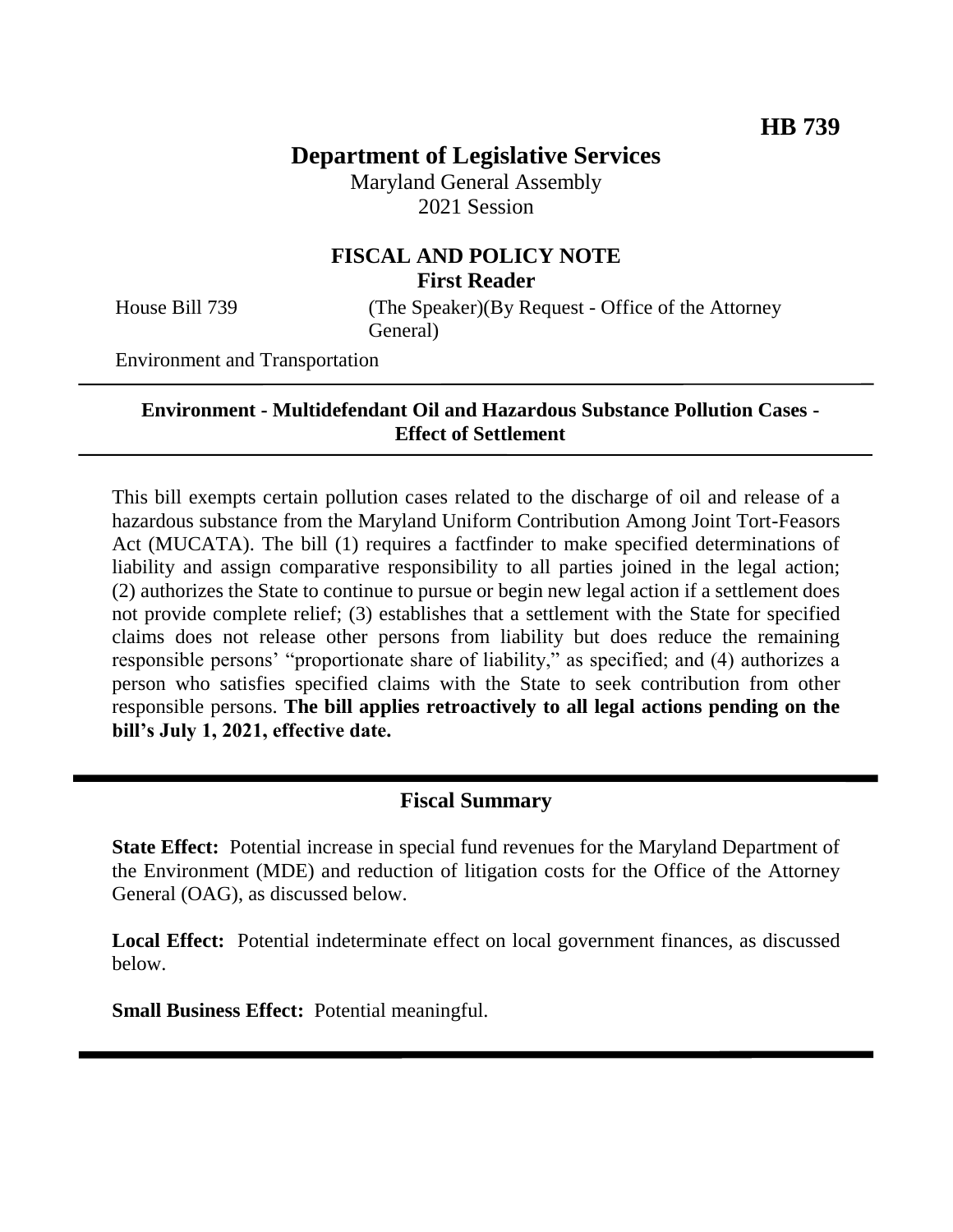# **Analysis**

**Bill Summary:** The factfinder in an applicable action must (1) make a determination of the total liability in the legal action and (2) assign comparative responsibility to all parties joined in the legal action. "Proportionate share of liability" means the percentage of comparative responsibility assigned by the factfinder to a settling party pursuant to this determination.

### *Discharge of Oil Cases*

For cases related to the discharge of oil, if the State obtained less than complete relief from a responsible person who has resolved the person's liability with the State in a settlement, with respect to any *other* person responsible for the discharge who has not resolved the person's liability, the State may continue to pursue an ongoing legal action or bring a new legal action against the person.

If a person responsible for the discharge resolves the person's liability to the State in a settlement, that person is not liable for claims for noncontractual contribution or indemnity regarding any matter or claim addressed in the settlement. A settlement that resolves the liability of a particular person responsible for the discharge does not release from liability other persons responsible for the discharge, except as specifically provided for in the settlement, but does reduce the potential liability of other persons responsible by the settling person's proportionate share of liability for all settled claims. A person responsible for the discharge who has resolved the person's liability to the State in a settlement or through satisfaction of a judgment may seek contribution from any other person responsible for the discharge who has not settled the other person's liability to the State in accordance with specified provisions.

#### *Release of Hazardous Materials Cases*

The bill applies similar provisions to an action brought by OAG to recover costs and interest from any responsible person who fails to reimburse MDE for expenditures MDE incurred to respond to a release or threatened release of a hazardous substance at a particular site.

The bill explicitly repeals application of MUCATA, including a right of contribution, in actions brought against a person who is responsible for the release or threatened release of a hazardous substance under Title 7, Subtitle 2 of the Environment Article.

In addition to the factfinder determinations mentioned above, the bill establishes that if a person responsible for the hazardous substance violation resolves the person's liability to the State in a settlement, that person is not liable for claims for noncontractual contribution

HB 739/ Page 2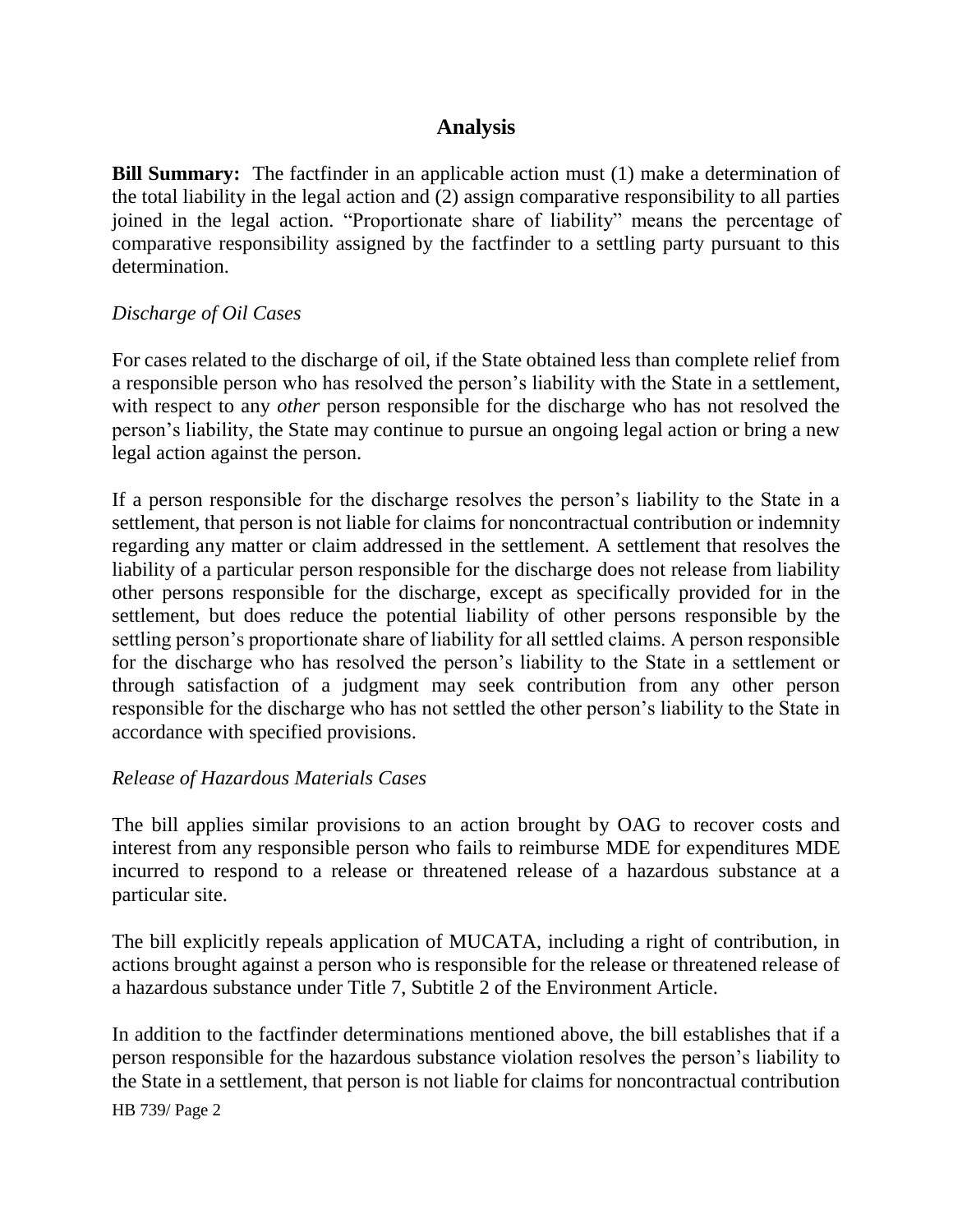or indemnity regarding any matter or claim addressed in the settlement. A settlement that resolves the liability of a particular person responsible for the release does not release from liability other responsible persons except as specifically provided for in the settlement but does reduce the potential liability of other persons responsible by the settling person's proportionate share of liability for all settled claims. A person responsible for the violation who has resolved the person's liability to the State in a settlement or through satisfaction of a judgment may seek contribution from any other person responsible for the discharge who has not settled the other person's liability to the State in accordance with specified provisions in the bill.

# **Current Law/Background:**

### *Maryland Uniform Contribution Among Joint Tort-Feasors Act*

MUCATA is contained in Title 3, Subtitle 14 of the Courts and Judicial Proceedings Article. "Joint tort-feasors" means two or more persons jointly or severally liable in tort for the same injury to person or property whether or not judgment has been recovered against all or some of them. Under the doctrine of joint and several liability, if two or more defendants are found liable for a single and indivisible harm to the plaintiff, each defendant is liable to the plaintiff for the entire harm. The plaintiff has the choice of collecting the entire judgment from one defendant or portions of the judgment from various defendants, so long as the plaintiff does not recover more than the amount of the judgment. If a defendant ends up paying for more than the defendant's share of the liability, the paying defendant may pursue action against the other tortfeasors/defendants for their proportionate share of the judgment paid by the paying defendant.

Under MUCATA, the right of contribution exists among joint tortfeasors. A joint tortfeasor is not entitled to a money judgment for contribution until the joint tortfeasor has by payment discharged the common liability or has paid more than a pro rata share of the common liability. A joint tortfeasor who enters into a settlement with the injured person is not entitled to recover contribution from another joint tortfeasor whose liability to the injured person is not extinguished by the settlement.

The recovery of a judgment by the injured person against one joint tortfeasor does not discharge the other joint tortfeasor. A release by the injured person of one joint tortfeasor, whether before or after judgment, does not discharge the other tortfeasors unless the release so provides, but it reduces the claim against the other tortfeasors in the amount of the consideration paid for the release or in any amount or proportion by which the release provides that the total claim must be reduced if greater than the consideration paid. A release by the injured person of one joint tortfeasor does not relieve the joint tortfeasor from liability to make contribution to another joint tortfeasor unless the release (1) is given before the right of the other tortfeasor to secure a money judgment for contribution has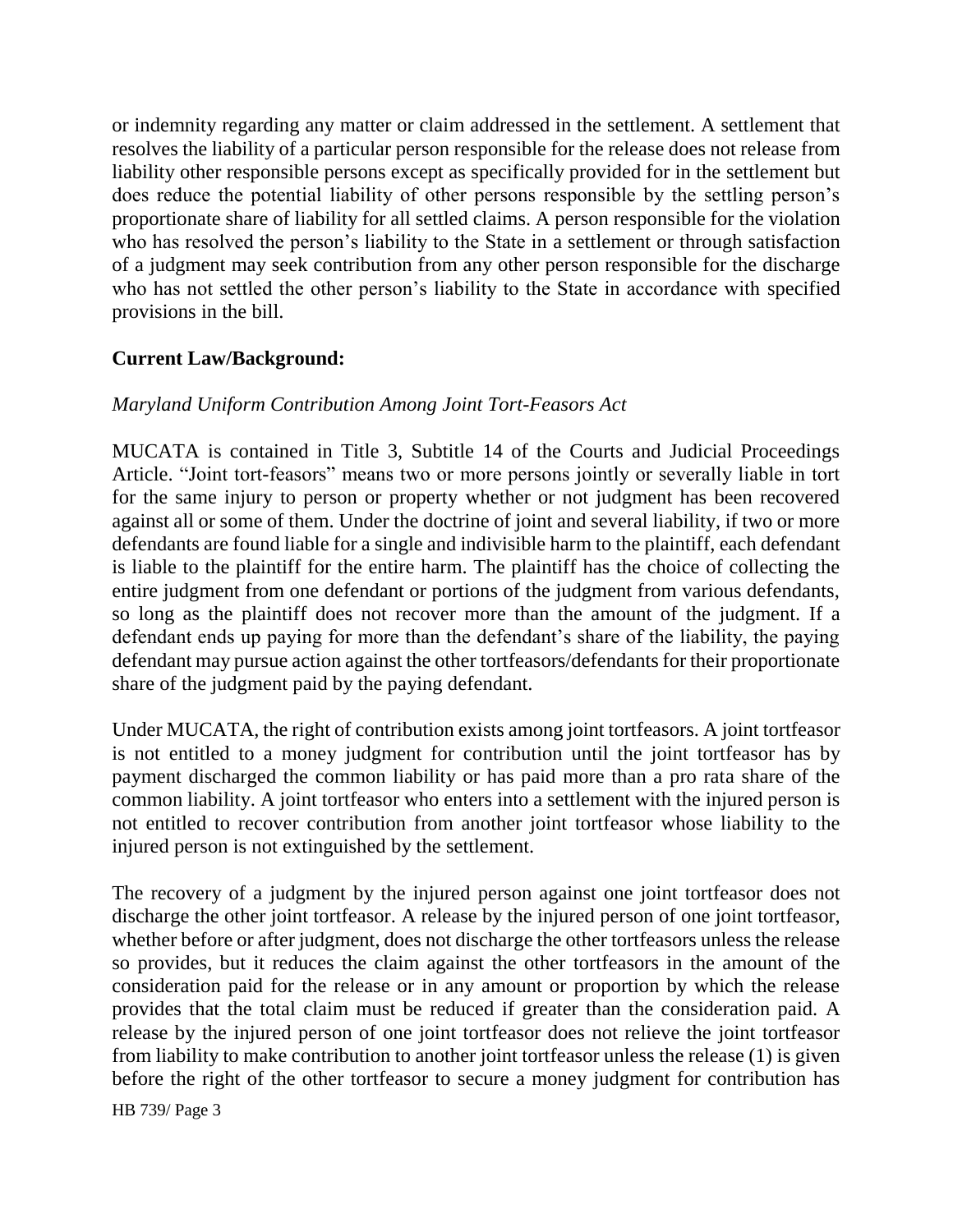accrued and (2) provides for a reduction, to the extent of the pro rata share of the released tortfeasor, of the injured person's damages recoverable against all other tortfeasors.

MUCATA does not impair any right of indemnity under existing law.

Section 7-221 of the Environment Article specifies that a person who is liable for release or threatened release of a hazardous substance is generally subject to MUCATA, including a right of contribution, as if that person had caused an injury in tort.

### *Maryland Department of the Environment – Releases of Oil and Hazardous Substances*

MDE has general authority to investigate and clean up releases of oil and hazardous substances.

*Oil Control Program and Related Activities*: The goal of MDE's Oil Control Program is to ensure the safe handling, transportation, and storage of petroleum products within Maryland and to ensure the remediation of releases when they occur. Inspectors investigate complaints of illegal dumping and the improper handling of oil as well as noncompliance with State and federal regulations. The Maryland Oil Disaster, Containment, Clean-Up and Contingency Fund was established in 1986 to provide funding to MDE's oil pollution prevention programs, such as permitting, enforcement, and oil spill response.

The Emergency Response Division (ERD) within MDE is the primary State unit that receives and tracks spill reports involving oil. ERD provides (1) 24-hour emergency response to spill incidents; (2) technical support to other programs within MDE; (3) site safety and technical support to the Environmental Crimes Unit during criminal search warrants; and (4) specific training to local fire, police, environmental health departments, and other interested parties upon request.

Under current law, known responsible parties (whether State agencies, private, or otherwise) are directly liable for damages to a person or real property from releases of oil, including from underground oil storage tanks. The responsible party must pay clean-up costs or reimburse the State for its costs to conduct these cleanups.

*Controlled Hazardous Substance Enforcement Division*: MDE's Controlled Hazardous Substance Enforcement Division oversees assessment and cleanup of hazardous waste sites by responsible persons. It also conducts assessment and cleanup of hazardous waste sites when no responsible person exists for a site or when the person is unable or unwilling to do the work. The Hazardous Substances Response Plan establishes the framework for conducting assessment and cleanup activities. The required work is broken into three phases: assessment; cleanup; and operation and monitoring.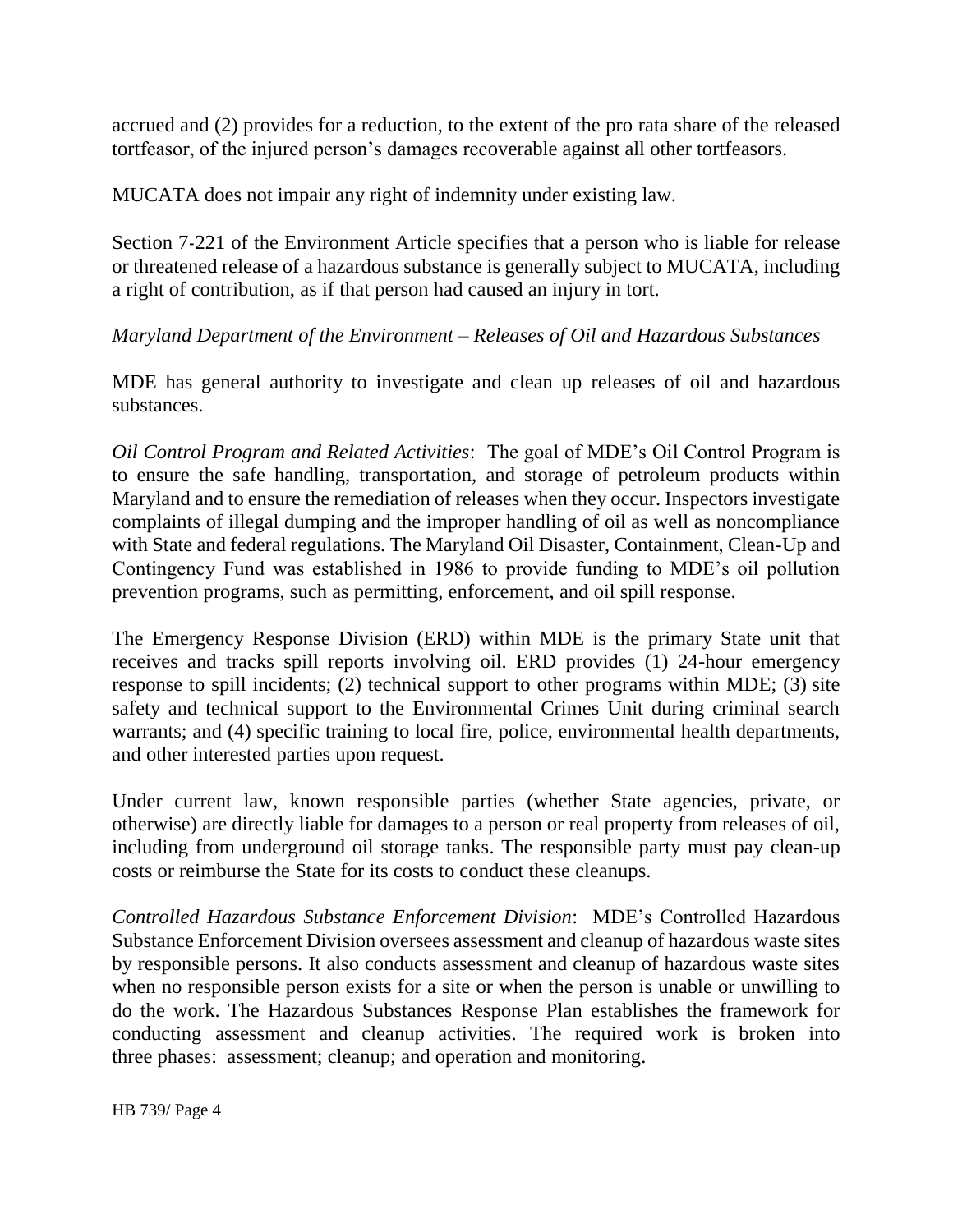The State Hazardous Substance Control Fund (SHSCF) was established to fund activities by MDE and by any State or local agency (with MDE approval) that are related to identifying, monitoring, and controlling the proper disposal, storage, transportation, or treatment of hazardous substances. All application and permit fees, renewal fees, transporting vehicle certification fees, and all other funds that are collected by MDE pursuant to Subtitle 2 of Title 7 of the Environment Article (which governs controlled hazardous substances) are paid into SHSCF.

Generally, the person responsible for a release (or a threatened release) must reimburse MDE for all expenditures made from SHSCF by MDE in response to the release or threatened release of a hazardous substance at a particular site.

**State Fiscal Effect: OAG did not respond to a request for additional information about the potential fiscal effect of the bill.** While the bill could result in additional settlements, including in cases pending as of the bill's effective date due to the retroactive clause, the actual fiscal/operational impact of this happening is unclear at this time. To the extent that additional settlements do occur, the bill may increase special fund revenues from settlements in applicable cases. MDE advises that to the extent the bill increases the likelihood that defendants in multi-defendant oil and controlled hazardous substance cases enter into settlements with the State, the bill affects MDE. However, MDE cannot estimate a precise impact. If the bill facilitates settlements with defendants, the bill may also reduce OAG litigation. This estimate assumes that any reduction in resources devoted to litigation of applicable cases is redirected to other OAG cases.

**Local Fiscal Effect:** Similarly, the bill has an indeterminate effect on local finances. If the bill facilitates settlements with certain defendants, a local government defendant may benefit from the ability to settle its liability and avoid the expense of trial. Conversely, the bill may increase local government expenditures to an indeterminate extent. If a local government is a defendant in an applicable lawsuit, depending on how the factfinder determines each defendant's relative share of responsibility, the share a local government may be ordered to pay could be more or less than it would have been responsible for paying absent the bill.

Prince George's County advises that its Department of Environment's Stormwater Management Division implements capital water quality restoration and drainage projects throughout the county. If instances of illicit hazardous materials disposal or spills are better managed or held accountable through responsible parties, it may reduce this risk on the county's behalf. The county advises that it cannot develop an estimate of these type of instances in order to provide a precise fiscal impact.

The City of Annapolis advises that the bill may reduce the city's responsibility as a joint tortfeasor based on a factfinder's determination of comparative liability and reduces